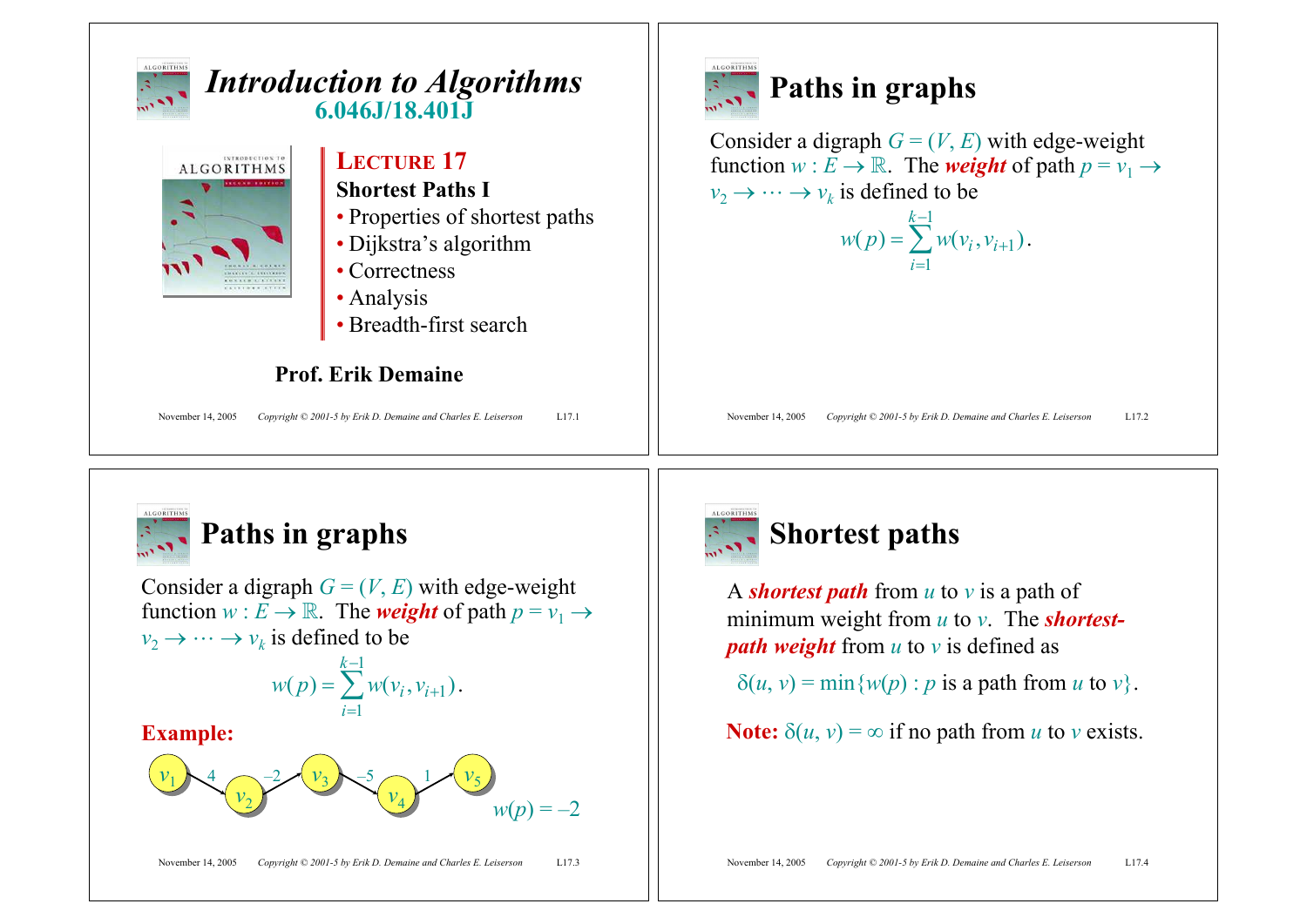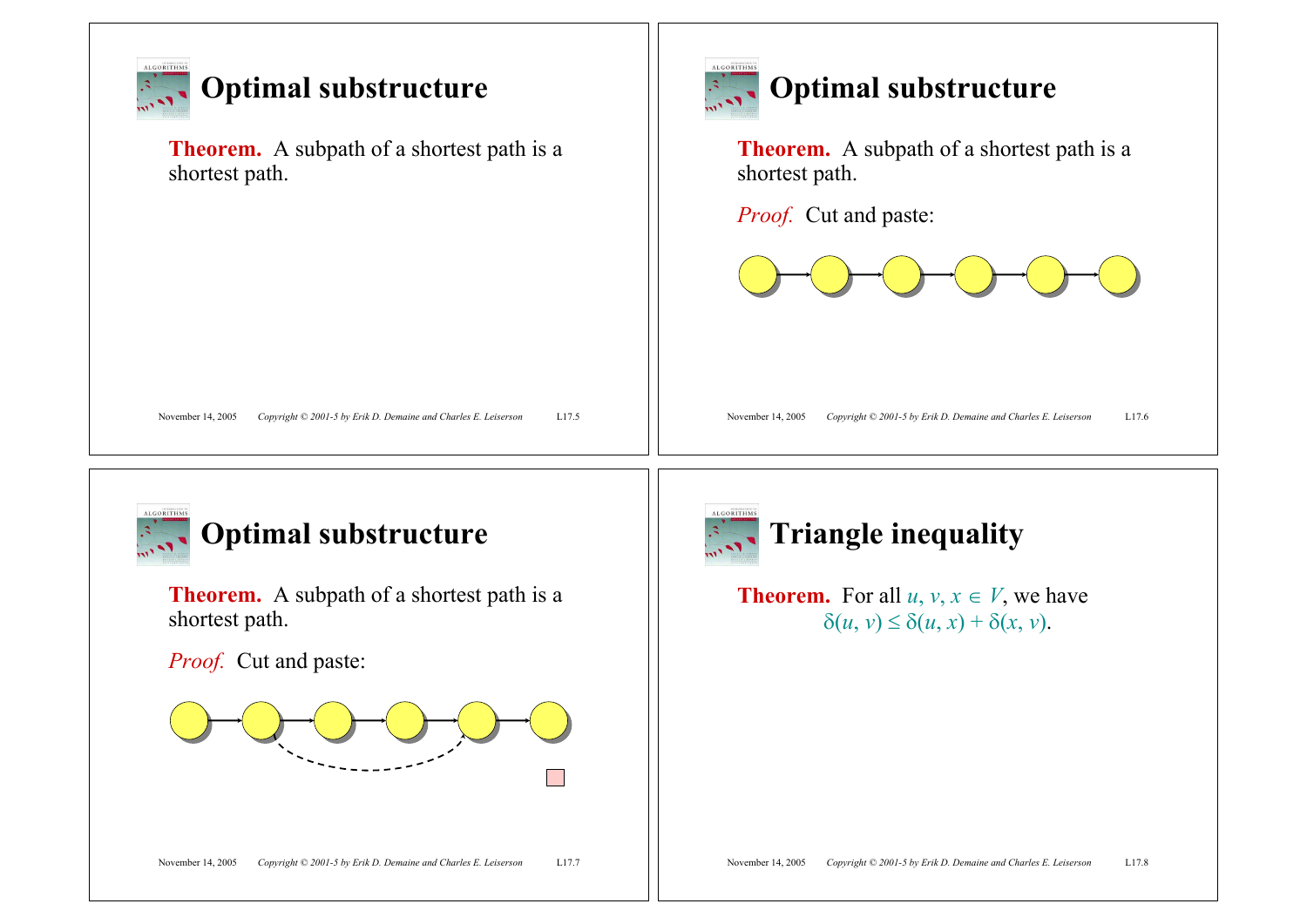



### **Well-definedness of shortest paths**

If a graph *G* contains a negative-weight cycle, then some shortest paths may not exist.

#### **Example:**





## **Single-source shortest paths**

**Problem.** From a given source vertex  $s \in V$ , find the shortest-path weights  $\delta(s, v)$  for all  $v \in V$ .

If all edge weights *w*(*u*, *v*) are *nonnegative*, all shortest-path weights must exist.

#### **IDEA:** Greedy.

- 1. Maintain a set *S* of vertices whose shortestpath distances from *s* are known.
- 2. At each step add to *S* the vertex  $v \in V S$ whose distance estimate from *s* is minimal.
- 3. Update the distance estimates of vertices adjacent to *v*.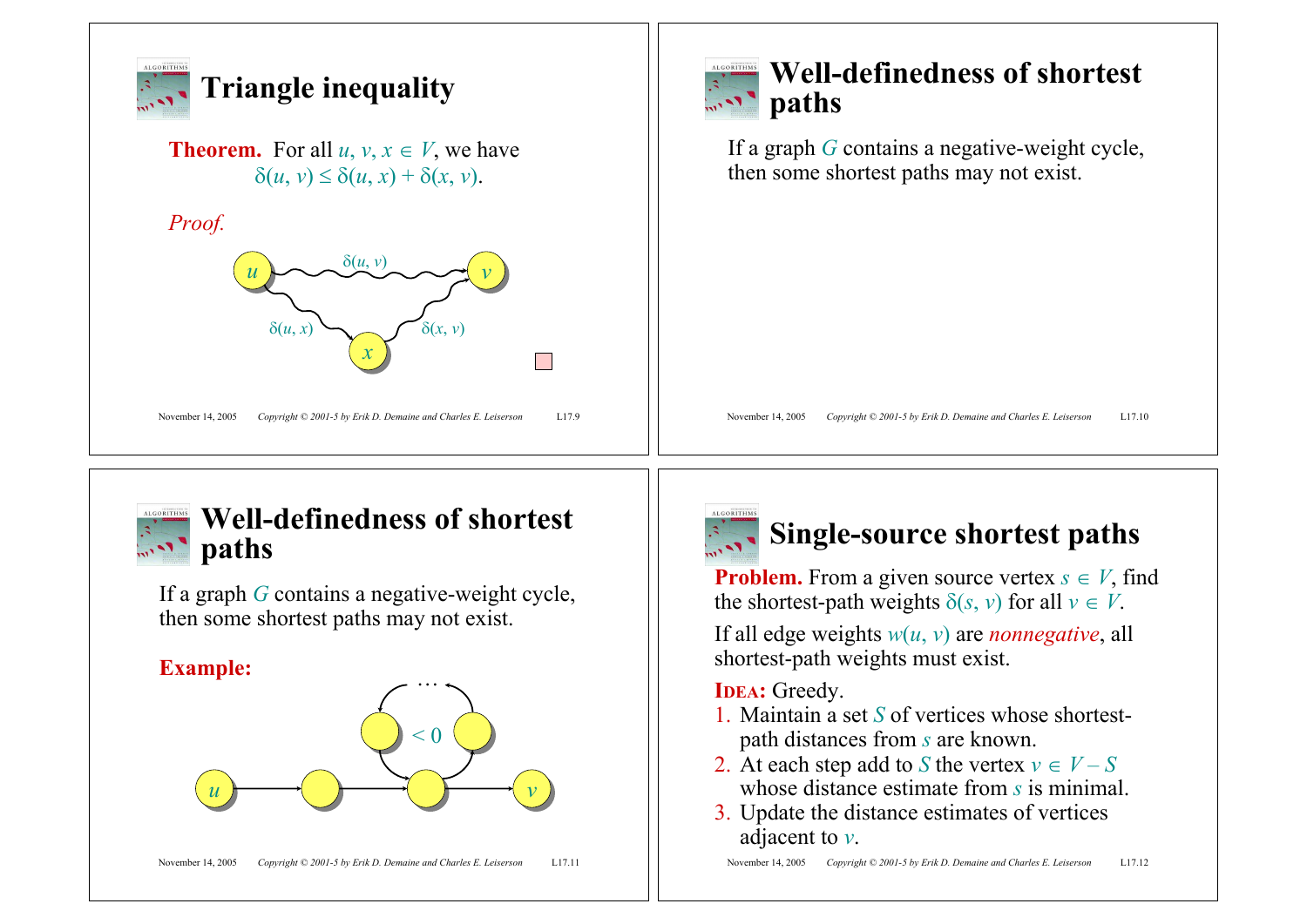



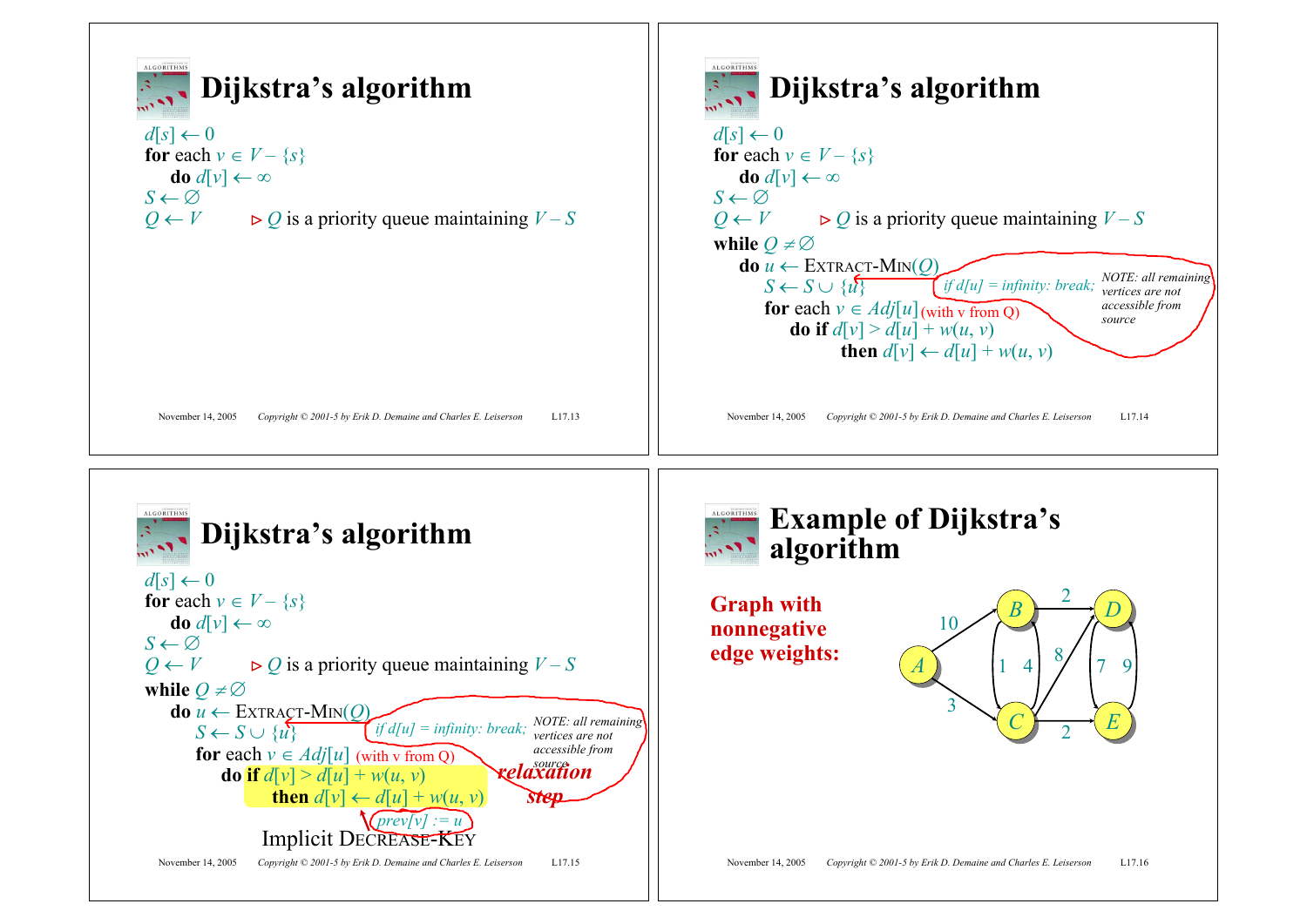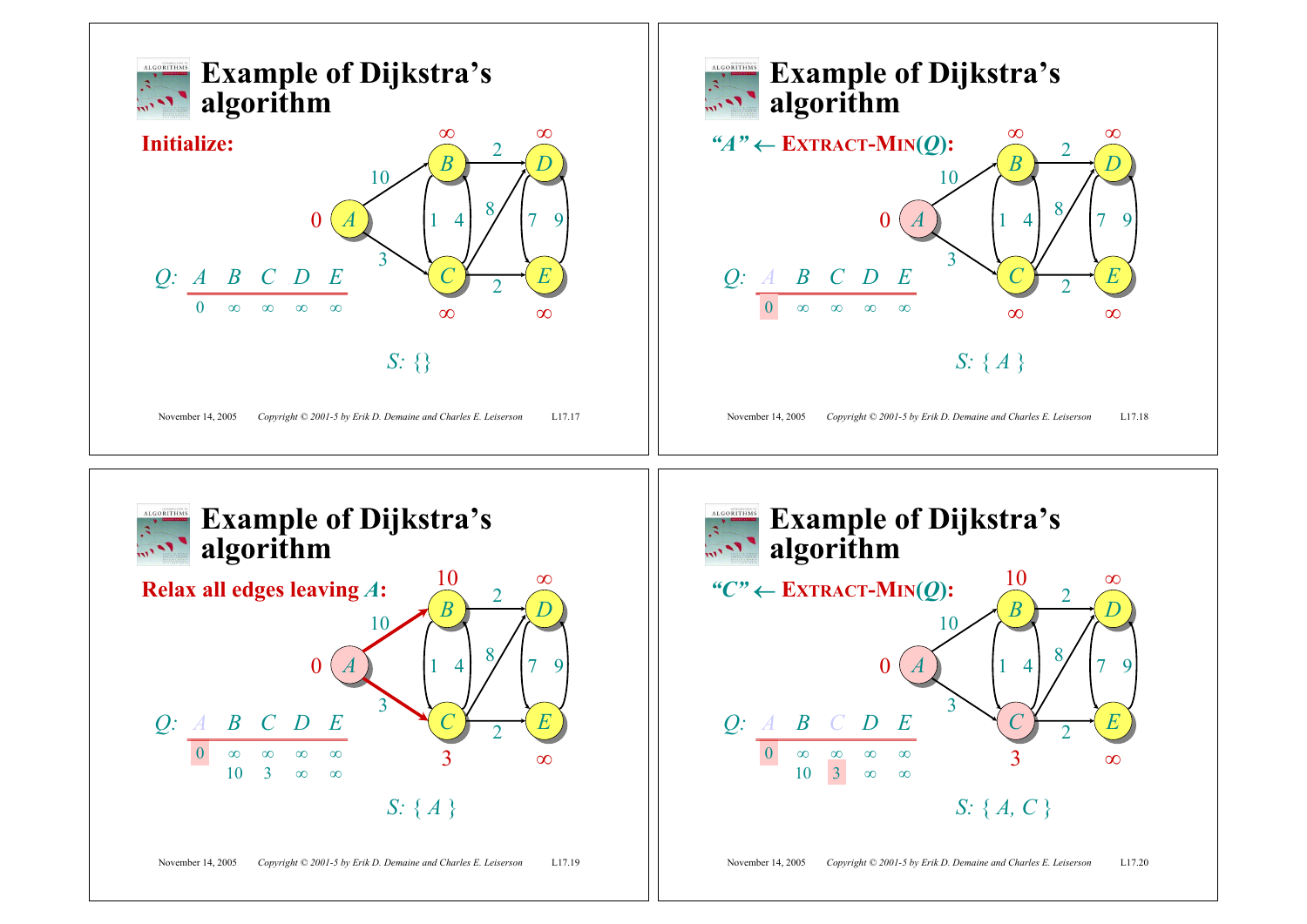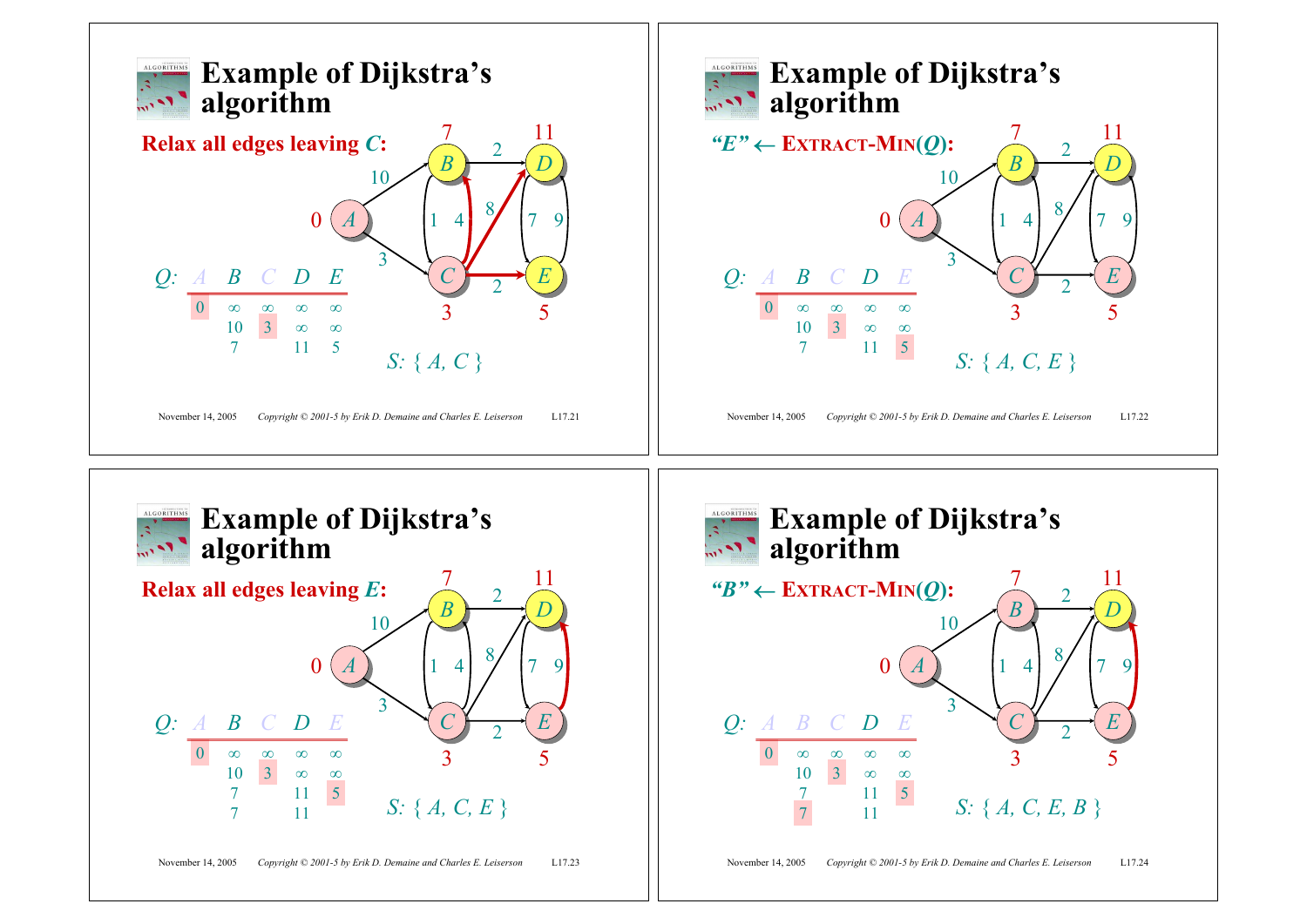



**Lemma.** Initializing  $d[s] \leftarrow 0$  and  $d[v] \leftarrow \infty$  for all  $v \in V - \{s\}$  establishes  $d[v] \ge \delta(s, v)$  for all  $v \in V$ , and this invariant is maintained over any sequence of relaxation steps.



### **Correctness — Part I**

**Lemma.** Initializing  $d[s] \leftarrow 0$  and  $d[v] \leftarrow \infty$  for all  $v \in V - \{s\}$  establishes  $d[v] \ge \delta(s, v)$  for all  $v \in V$ , and this invariant is maintained over any sequence of relaxation steps. *Proof.* Suppose not. Let *<sup>v</sup>* be the first vertex for which  $d[v] \le \delta(s, v)$ , and let *u* be the vertex that

caused  $d[v]$  to change:  $d[v] = d[u] + w(u, v)$ . Then,

 $d[v] \leq \delta(s, v)$  supposition

 $\leq \delta(s, u) + \delta(u, v)$  triangle inequality  $\leq \delta(s,u) + w(u,v)$  sh. path  $\leq$  specific path  $\leq d[u] + w(u, v)$  *v* is first violation

Contradiction.

November 14, 2005 *Copyright © 2001-5 by Erik D. Demaine and Charles E. Leiserson* L17.28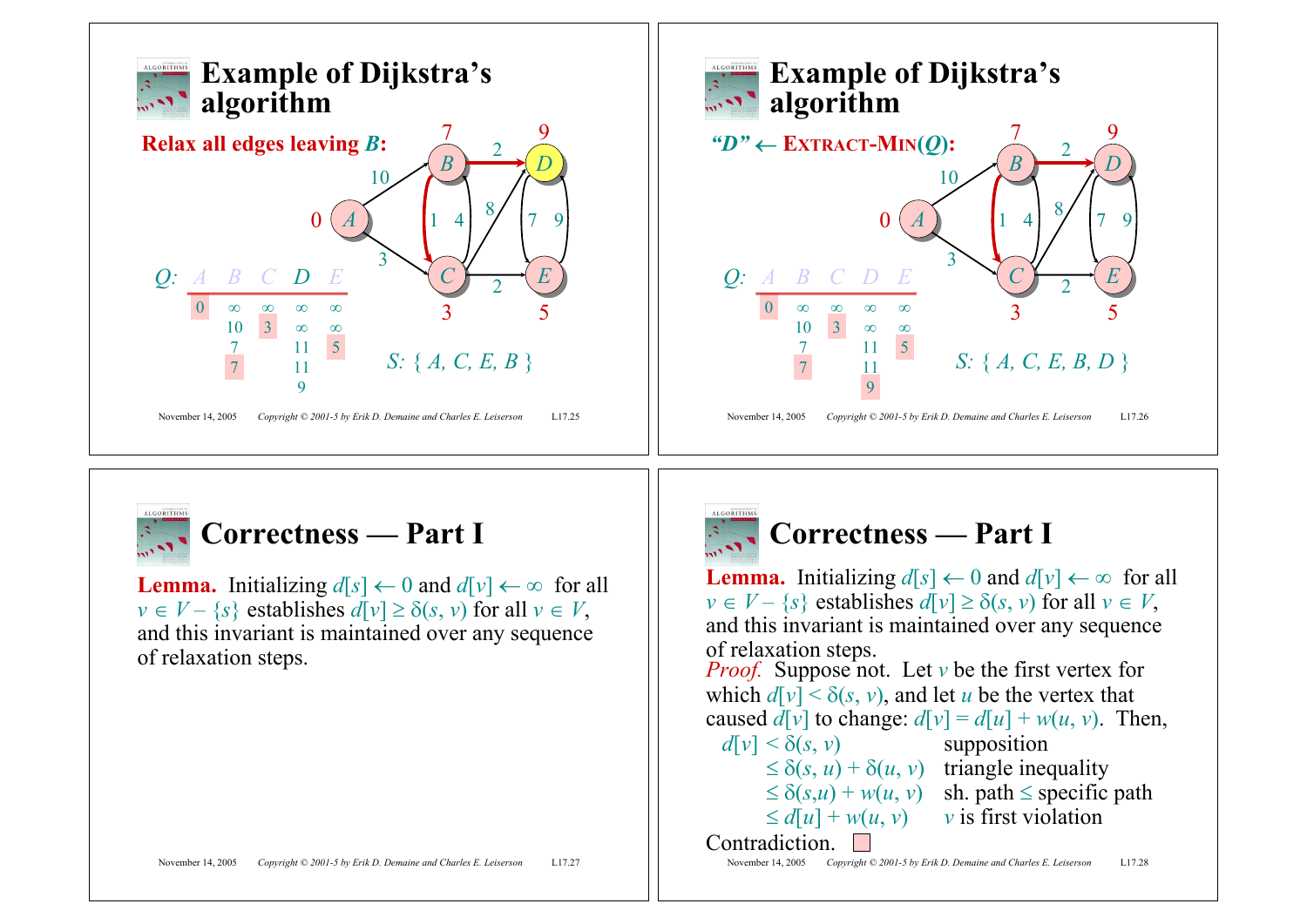

## **Correctness — Part II**

**Lemma.** Let *u* be *v*'s predecessor on a shortest path from *s* to *v*. Then, if  $d[u] = \delta(s, u)$  and edge  $(u, v)$  is relaxed, we have  $d[v] = \delta(s, v)$  after the relaxation.



# **Correctness** — **Part II**

**Lemma.** Let  $u$  be  $v$ 's predecessor on a shortest path from *s* to *v*. Then, if  $d[u] = \delta(s, u)$  and edge  $(u, v)$  is relaxed, we have  $d[v] = \delta(s, v)$  after the relaxation.

*Proof.* Observe that  $\delta(s, v) = \delta(s, u) + w(u, v)$ . Suppose that  $d[v] > \delta(s, v)$  before the relaxation. (Otherwise, we're done.) Then, the test  $d[v]$  >  $d[u] + w(u, v)$  succeeds, because  $d[v] > \delta(s, v)$  $\delta(s, u) + w(u, v) = d[u] + w(u, v)$ , and the algorithm sets  $d[v] = d[u] + w(u, v) = \delta(s, v)$ .

November 14, 2005 *Copyright © 2001-5 by Erik D. Demaine and Charles E. Leiserson* L17.30



## **Correctness — Part III**

**Theorem.** Dijkstra's algorithm terminates with  $d[v] = \delta(s, v)$  for all  $v \in V$ .



## **Correctness — Part III**

**Theorem.** Dijkstra's algorithm terminates with  $d[v] = \delta(s, v)$  for all  $v \in V$ .

*Proof.* It suffices to show that  $d[v] = \delta(s, v)$  for every  $v \in V$  when *v* is added to *S*. Suppose *u* is the first vertex added to *S* for which  $d[u] > \delta(s, u)$ . Let *y* be the first vertex in  $V - S$  along a shortest path from *s* to *u*, and let *x* be its predecessor:

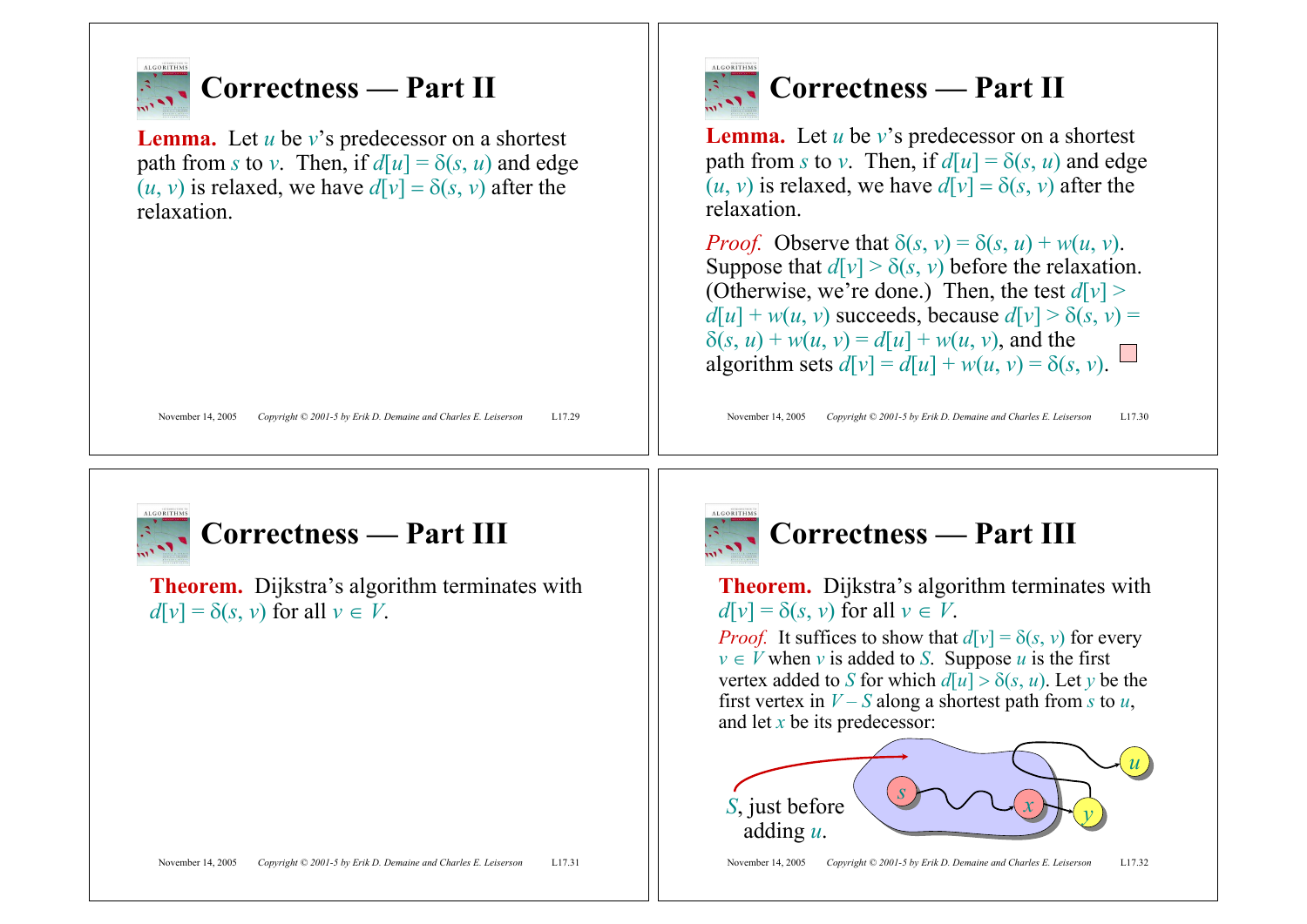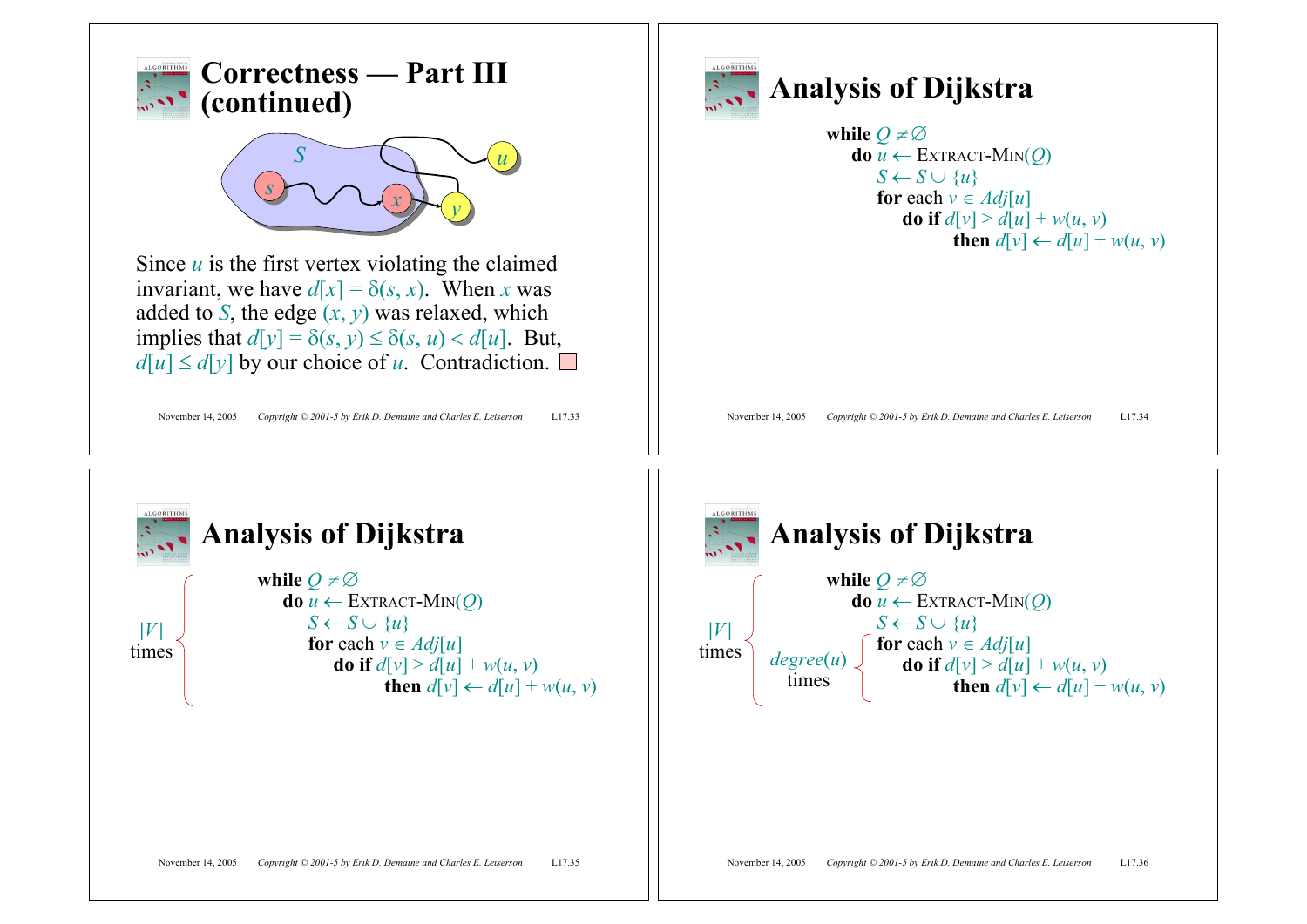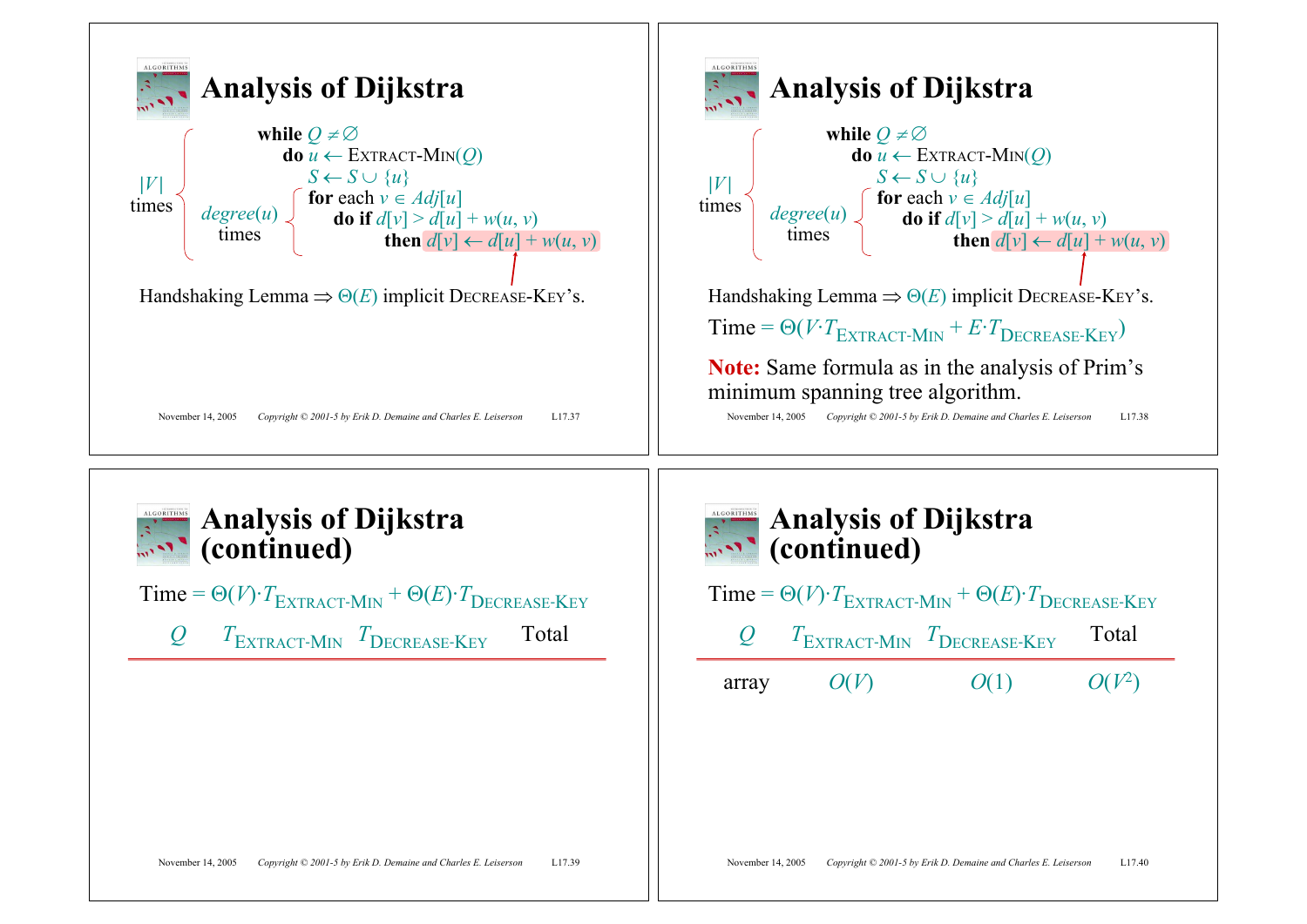



## **Unweighted graphs**

Suppose that  $w(u, v) = 1$  for all  $(u, v) \in E$ .<br>Can Dijkstra's algorithm be improved?



# **Unweighted graphs**

Suppose that  $w(u, v) = 1$  for all  $(u, v) \in E$ .<br>Can Dijkstra's algorithm be improved?

• Use a simple FIFO queue instead of a priority queue.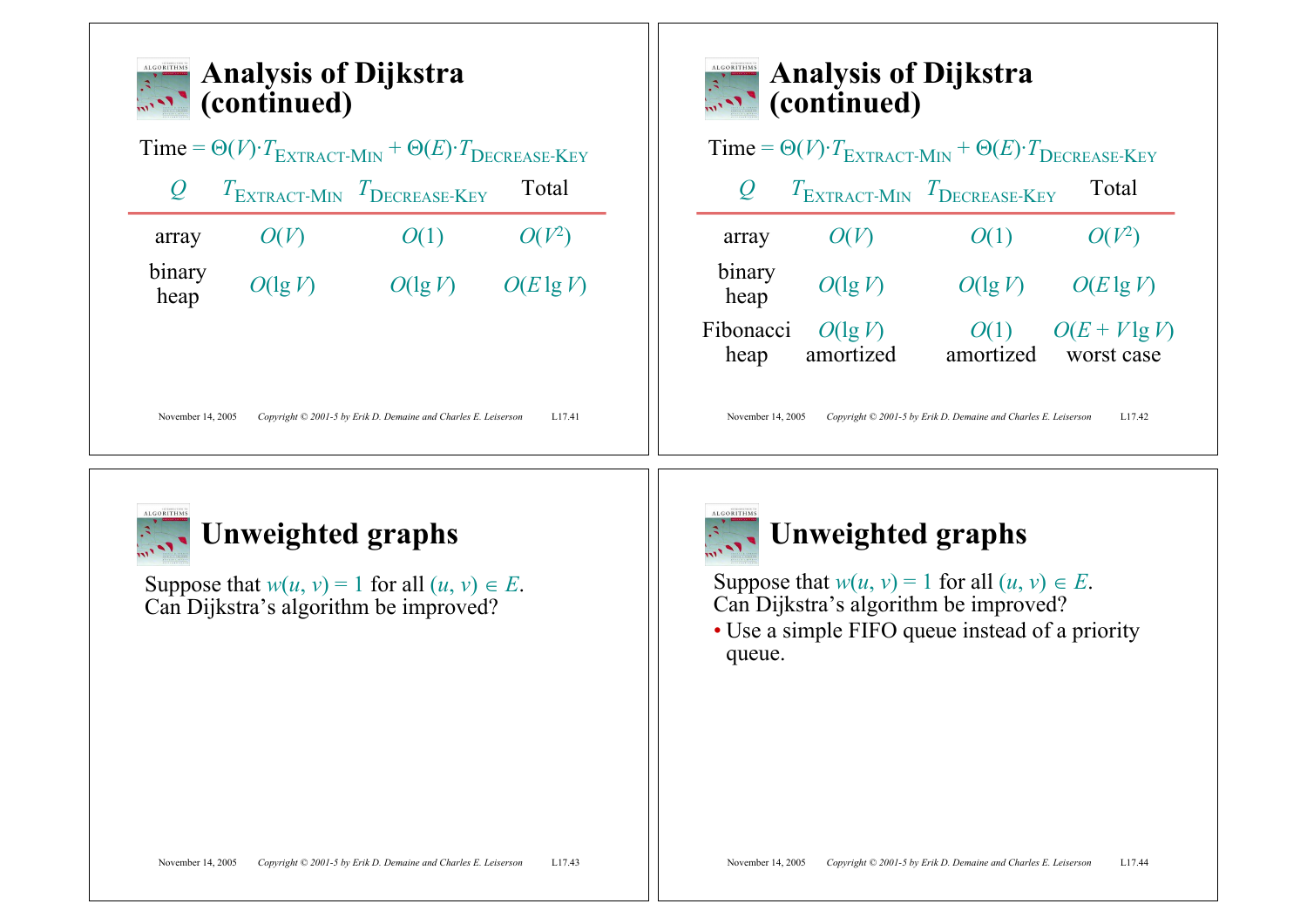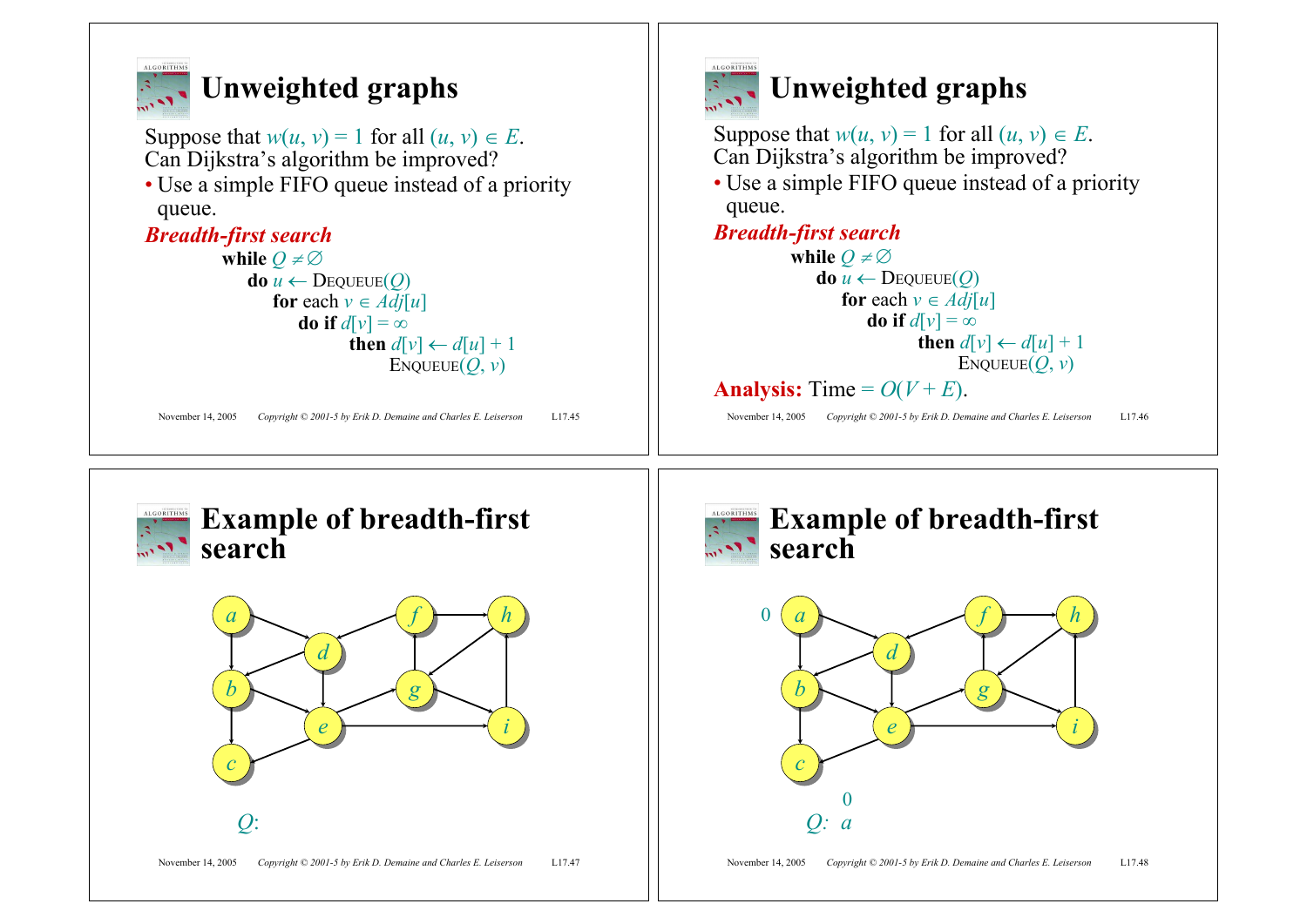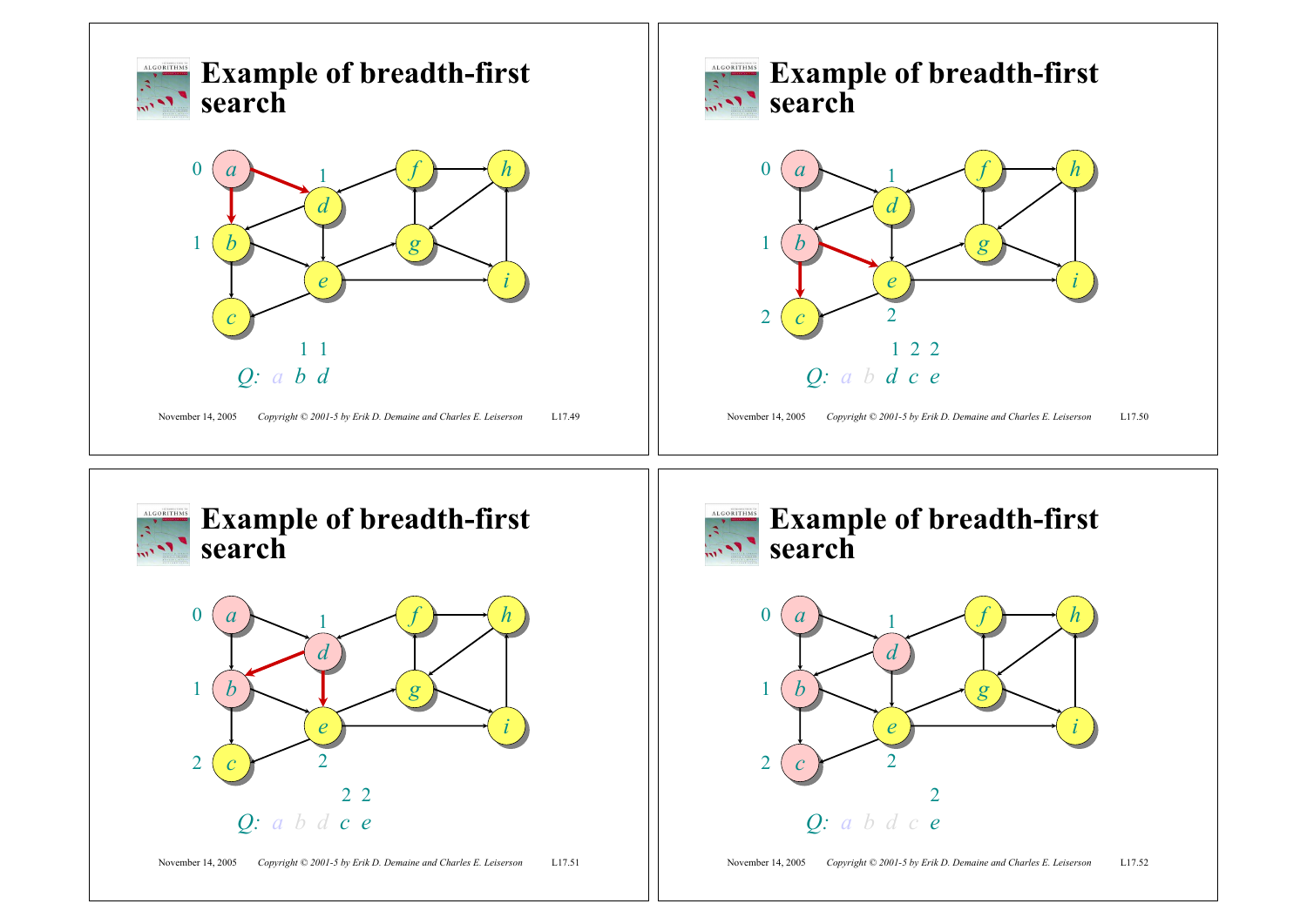